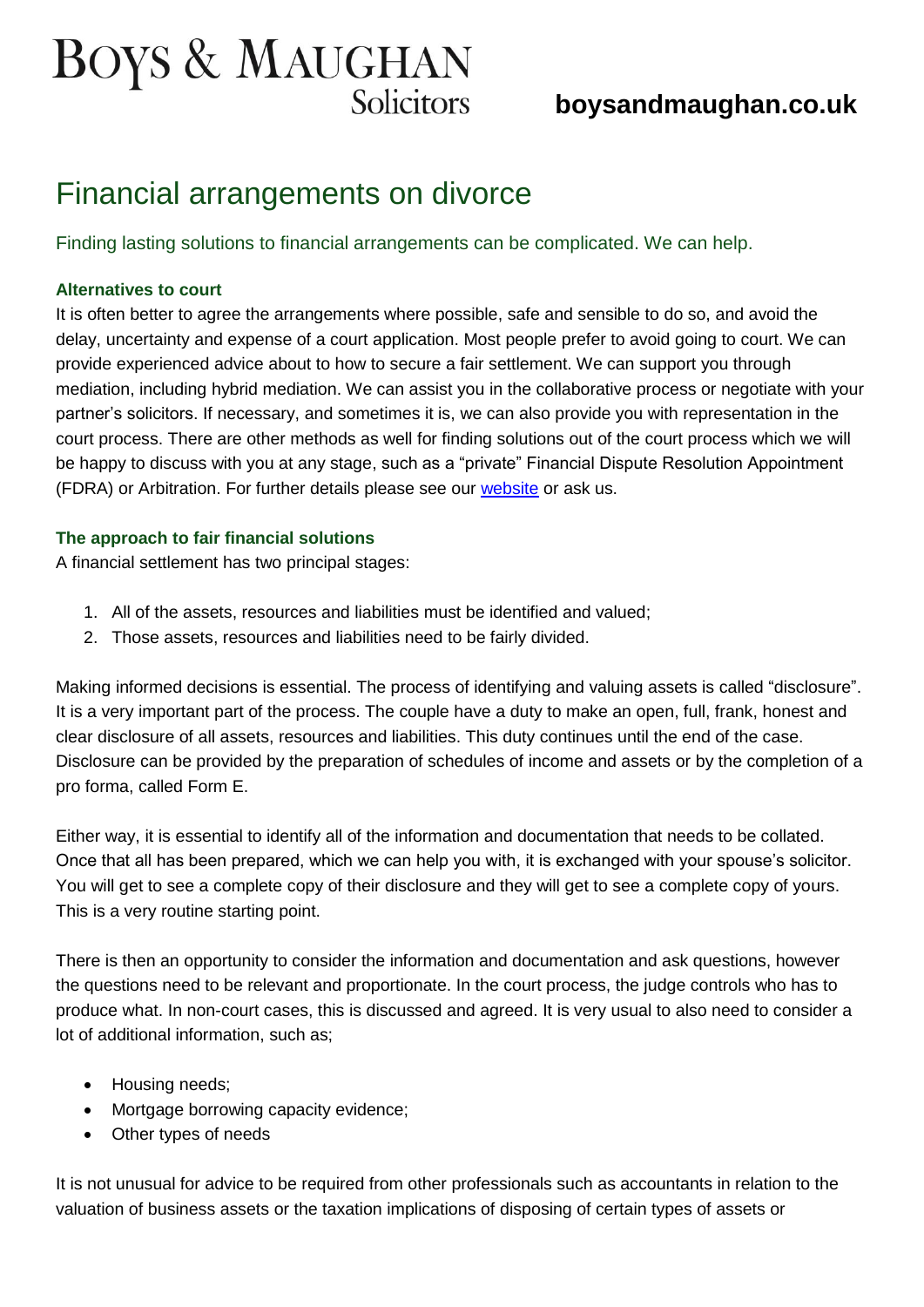settlements (Capital Gains Tax), extracting money from a business to fund a settlement, (Dividend Tax) or an actuary to advise on pension values and the options on splitting (sharing) pensions.

On divorce, the court can order the payment of maintenance, payment of lump sums, the transfer or sale of property and other assets and sharing of pensions. Securing a court order which makes financial obligations binding and enforceable is usually essential before money or property passes hands. We can help you turn an agreement into a court order called a consent order, or if an agreement is not possible, secure an adjudication of fair terms from a judge.

The proportion or percentage in which assets should be divided is not fixed and changes from case to case, though there are some general principles to be followed. The court has the power to adjust asset ownership.

It is usual for each spouse to pay his/her own legal costs.

It is often important to think about whether a Will needs to be made or updated at an early stage, whether joint bank or building accounts need to be reviewed or whether joint ownership of property as joint tenants should be amended to tenants in common.

### **What does the court expect?**

Guidelines have been issued by the courts which explain how couples should behave towards each other before court proceedings are issued. The aim is to help couples resolve their differences speedily and fairly, or at least reduce the issues and, should that not be possible, to assist the court to do so. These guidelines are called the pre action protocol.

#### **General principles**

- 1. Couples must always bear in mind that the court has an overriding objective of trying to ensure that court applications are resolved and a fair outcome achieved as quickly as possible without costs being unreasonably incurred.
- 2. The needs of any children should be addressed and safeguarded.
- 3. The procedures which it is appropriate to follow should be conducted with minimum distress and in a manner designed to promote as good a continuing relationship between the couple and any children affected as is possible in the circumstances.
- 4. The principle of proportionality must be borne in mind at all times. It is unacceptable for the costs of any case to be disproportionate to the financial value of the dispute. Where a court exercises its discretion as to whether costs are payable by one party to another, this discretion extends to pre-application offers to settle and conduct of disclosure.

#### **The pre action protocol**

The protocol is intended to apply to all claims for a financial remedy and is designed to cover all classes of case, ranging from a simple application for maintenance to an application for a substantial lump sums and property in High Net Worth situations.

The pre action protocol should only be encouraged where both parties agree to follow this route and when the mutual provision of all necessary information and documentation (disclosure) is not likely to be an issue or has been adequately dealt with in mediation or otherwise. We will consider at an early stage, and keep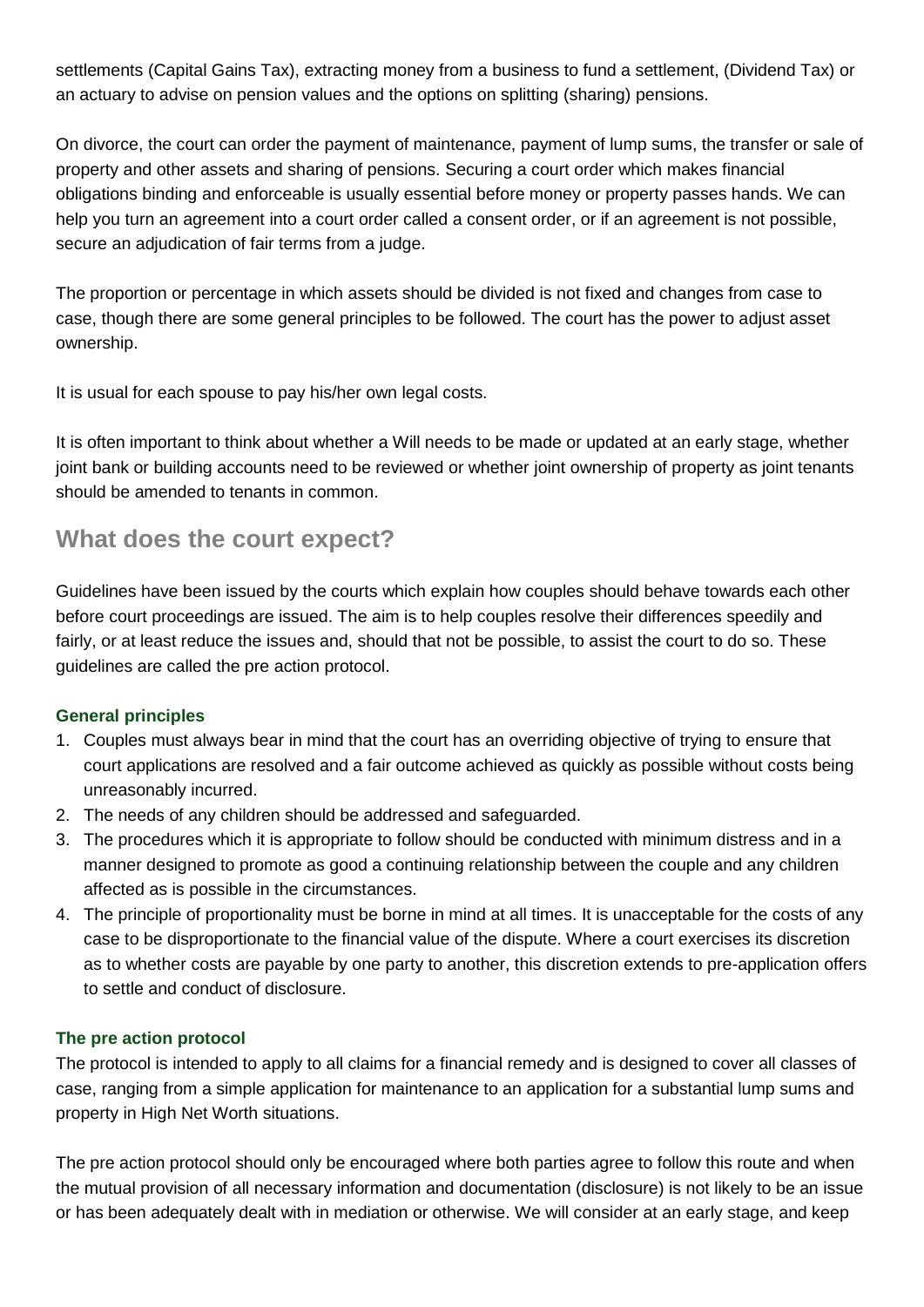under review, whether it would be appropriate to suggest mediation or other non-court options to you as an alternative to solicitor negotiation or court based litigation.

However, sometimes making an application to the court should not be regarded as a hostile step or a last resort, rather as a way of starting the court timetable, controlling disclosure and endeavouring to avoid a costly final hearing and the preparation for it.

#### **Disclosure**

The protocol underlines the responsibility of both parties to make full and frank disclosure of all material facts, documents and other information relevant to the issues. As solicitors we have a duty to tell you in clear terms of the possible consequences of breach of this responsibility. The duty of disclosure is an ongoing obligation and includes the duty to disclose any material changes after initial disclosure has been given until the end of the case. A material non-disclosure can have very serious consequences, ranging from a settlement being over turned to being in contempt of court, which can be punished by a fine, costs being awarded or even imprisonment. Documents should only be disclosed to the extent that they are required by Form E. Excessive or disproportionate costs should not be incurred.

#### **Identifying the issues**

Parties must seek to clarify their claims and identify the issues between them as soon as possible. This requires full, frank and clear disclosure of facts, information and documents which are material and sufficiently accurate to enable proper negotiations to take place to settle differences, as well as being realistic about what is likely and what is not.

#### **Correspondence**

Letters should focus on the clarification of claims and identification of issues and their resolution. Under the terms of the protocol, protracted and unnecessary correspondence and 'trial by correspondence' must be avoided. This usually means that solicitors will try hard not to make the letters emotive, even though it is a very difficult and emotional time. Counselling or divorce coaching can be very useful.

#### **Experts**

Expert valuation evidence is only necessary where the couple cannot agree or do not know the value of some significant assets. The costs of a valuation should be proportionate to the sums in dispute. Wherever possible, valuations of properties, shares, etc., should be obtained from a single valuer instructed jointly by the couple, who will share the costs of obtaining the expert opinion, which the couple agree to follow.

If one person wants to instruct an expert he/she should first give the other a list of the names of a number of experts in the relevant speciality whom he/she considers are suitable to instruct. Within 14 days the other person may select one of the named experts.

Where the identity of the expert is agreed, the parties should agree the terms of a joint letter of instruction. We will help to draft this and discuss the areas that the expert should be asked to provide an opinion on.

Where no agreement is reached as to the identity of the expert, each party should think carefully before instructing their own expert because of the potential to incur extra costs securing an opinion which the other is unlikely to agree. Speak to us before incurring any costs. Disagreements about disclosure such as the use and identity of an expert might be better managed by the court within the context of an application for financial remedy orders. Whether a joint report is commissioned or the parties have chosen to instruct separate experts (which is increasingly unusual), it is important that the expert is prepared to answer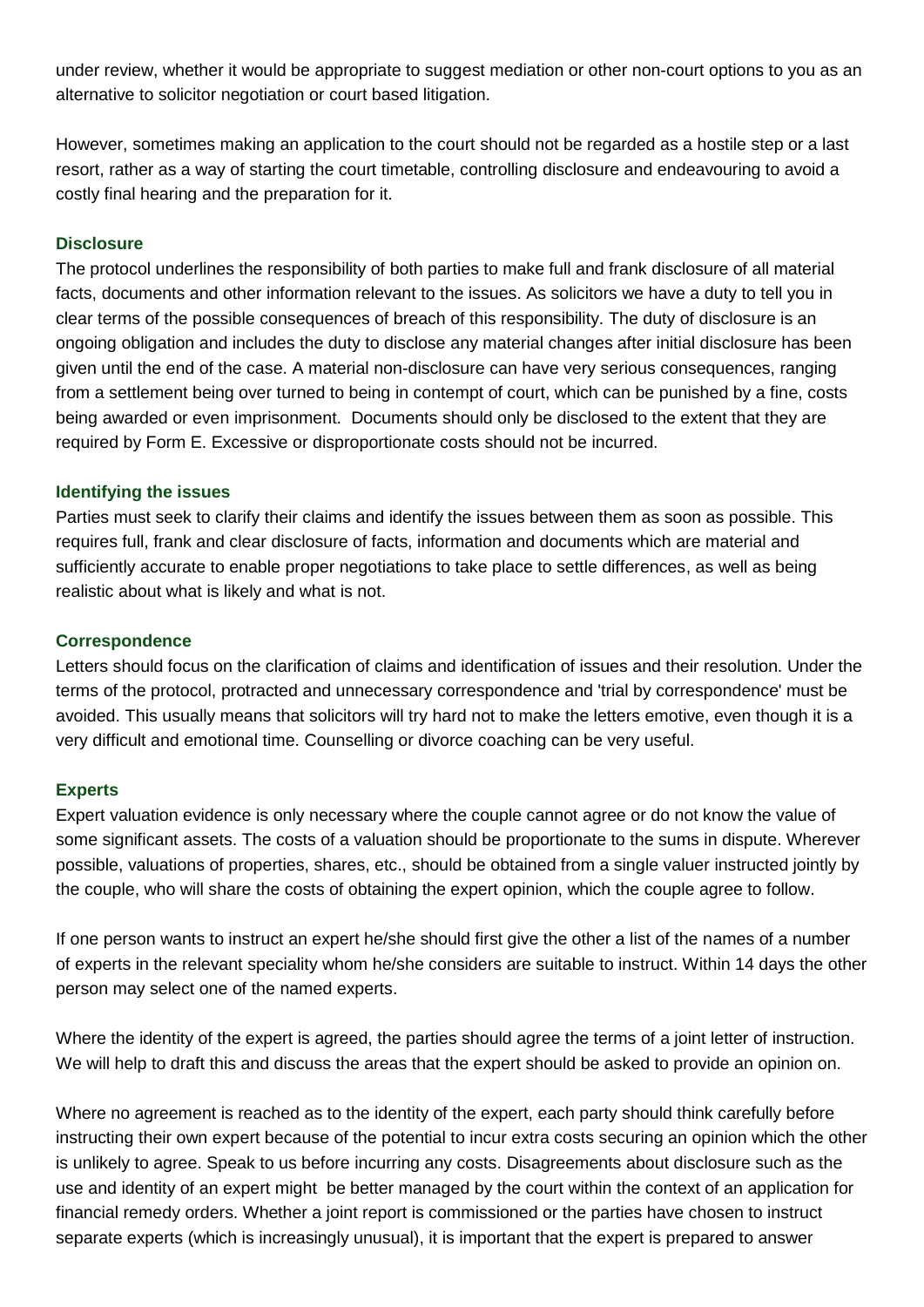reasonable questions raised by either party, and in the court process, permission has been obtained from the judge to rely on the report before the expense is incurred of obtaining the report.

Where the parties propose to instruct a joint expert, there is a duty on both parties to disclose whether they have already consulted that expert about the assets in issue.

#### **When there is no alternative to court proceedings**

An application can be made within the divorce process for the court to decide the division of assets. The court controls the process by setting dates by which documents must be prepared and court hearings. There are a variety of reasons why this might be the better approach.

The court process can be broken down into three stages, which are explained below. Before you can start the court process you will normally be required to have attended a meeting with a mediator. This is called a Mediation Information and Assessment Meeting or MIAM. The mediator needs to provide a certificate to confirm that you have done so and which forms part of the court application. Your application will be rejected without this certificate unless an exemption applies.

#### **Part 1: From issue of application to First Directions Appointment**

You and your spouse will be required to complete Form E, a substantial financial statement, setting out all your financial details and producing copies of documents such as bank and building society statements, payslips, valuations and business trading accounts, tax returns and so on.

Pension valuations called a Cash Equivalent Value (CEV) will also be required and can take time to be prepared so it is best to ask for this as soon as possible. If you are not already getting your pension and you have not had a CEV in the last 12 months you should be able to get this free of charge. You can obtain the information which you need by sending pension enquiry Form P to your pension provider. We can provide you with Form P. You only need to complete the front page and send the entire form to your pension provider who will collate the necessary information and return the completed form to you.

The court will fix a date by which Form E must be completed, filed with the court and exchanged with your spouse with the required documents. We can help with the preparation of your Form E and collation of the necessary documents, and also to analyse forensically your spouse's Form E.

Once the completed copies of Form E have been exchanged, there are a number of further documents which need to be prepared, again by a date fixed by the court. We can draft those documents for you.

The court will also fix a date for the First Appointment (court hearing) before a district judge. You will both need to attend this court appointment at which we can represent you or arrange for you to be represented by us or by a barrister. The purpose of the appointment is for the district judge to review the information and documentation which has been collated so far and decide what further information and documentation is still required, and to set dates by when the further information or documents must be prepared or obtained, and lodged at court or sent to your spouse. This might include, for example, dealing with the valuation of assets.

14 days before the First Appointment, you and your spouse will be required to file at court a jointly obtained market appraisal of the family home. You will also both be required to use your best endeavours to obtain 3 sets of property particulars showing what your case is likely to be on housing needs for yourself and your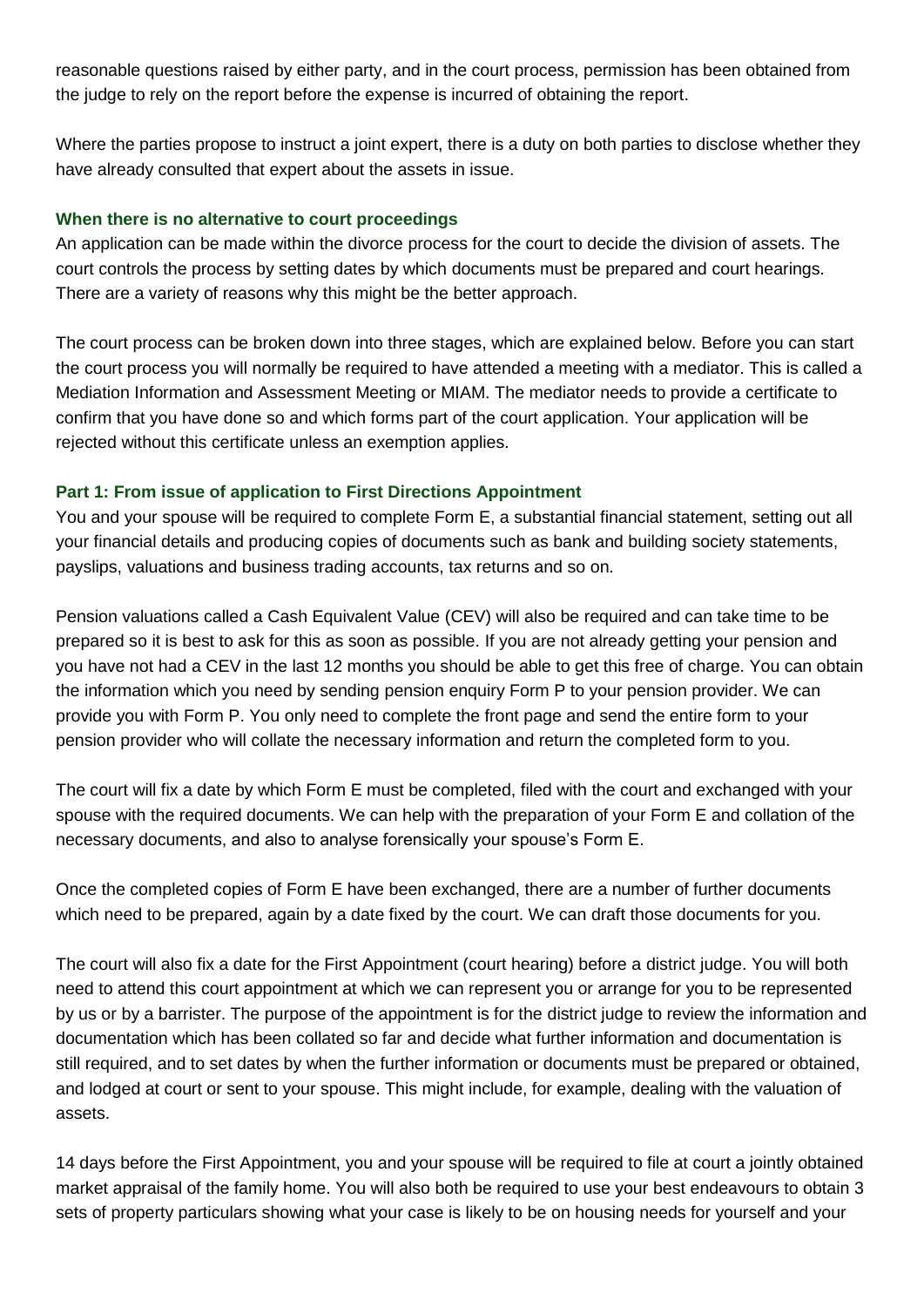spouse together with jointly obtained brief indications with respect to your respective mortgage borrowing capacities.

By no later than the day before the hearing a Case Summary schedule must be sent to the court called ES1 and a composite asset schedule called ES2.

This stage can take 3-4 months from the date the court application is started. A lot of work is front loaded into this stage.

#### **Part 2: From First Directions Appointment to FDR**

The further information and documentation must be prepared and sent to the court and your spouse as directed by the district judge at the First Directions Appointment.

There will then be a second court appointment known as a Financial Dispute Resolution (FDR) appointment.

Both you and your spouse must attend this court hearing with your solicitor or barrister. The focus of this appointment is for a district judge to be available to assist in exploring whether it is possible to reach an agreed solution. The judge will give guidance to help you reach an agreement often indicating what s/he thinks would be a reasonable outcome. If an agreement can be reached then a court order can be drawn up there and then to bring the proceedings to a conclusion.

The timescale of this stage will depend on what the issues are but it usually takes 4-6 months. By the time you reach this hearing you will have formulated an offer and received an offer from your spouse. These offers are often made on a legally privileged basis called "Without Prejudice" which means that you can exchange offers in private, however there is now very strong encouragement from the courts to make "open" offers at an early stage, and failing to do so or failing to negotiate openly can result in judicial criticism.

#### **Part 3: From FDR to Final Hearing**

If an agreement cannot be reached, the judge will decide what more needs to be done before the case can come back to court for a final hearing. On this occasion the judge, who will not be the same judge you see at the FDR, will hear the case in detail and make a decision.

This is usually the most expensive part of the process. Typically a great deal of information needs to be prepared and thought through. The timescale for this stage will depend on a number of factors including how long the final hearing will be (most cases take at least one full day of court time but often last longer) and how soon the court can make a judge available. It could take another 4-6 months or longer. .

#### **After the order**

Once the order has been obtained it will need to be implemented. This might mean the transfer of a property needs to be put into effect by our conveyancing department, a lump sum needs to be paid or a pension shared. We will continue to work with you to ensure that the terms of the order are put into effect.

#### **Factors to be taken into account and approach to making an offer**

There is no fixed formula but the main piece of legislation, the Matrimonial Causes Act 1973, sets out the factors to be considered. These same factors will need to be considered when trying to reach an agreement and how important each is will vary from case to case. The court will consider all of the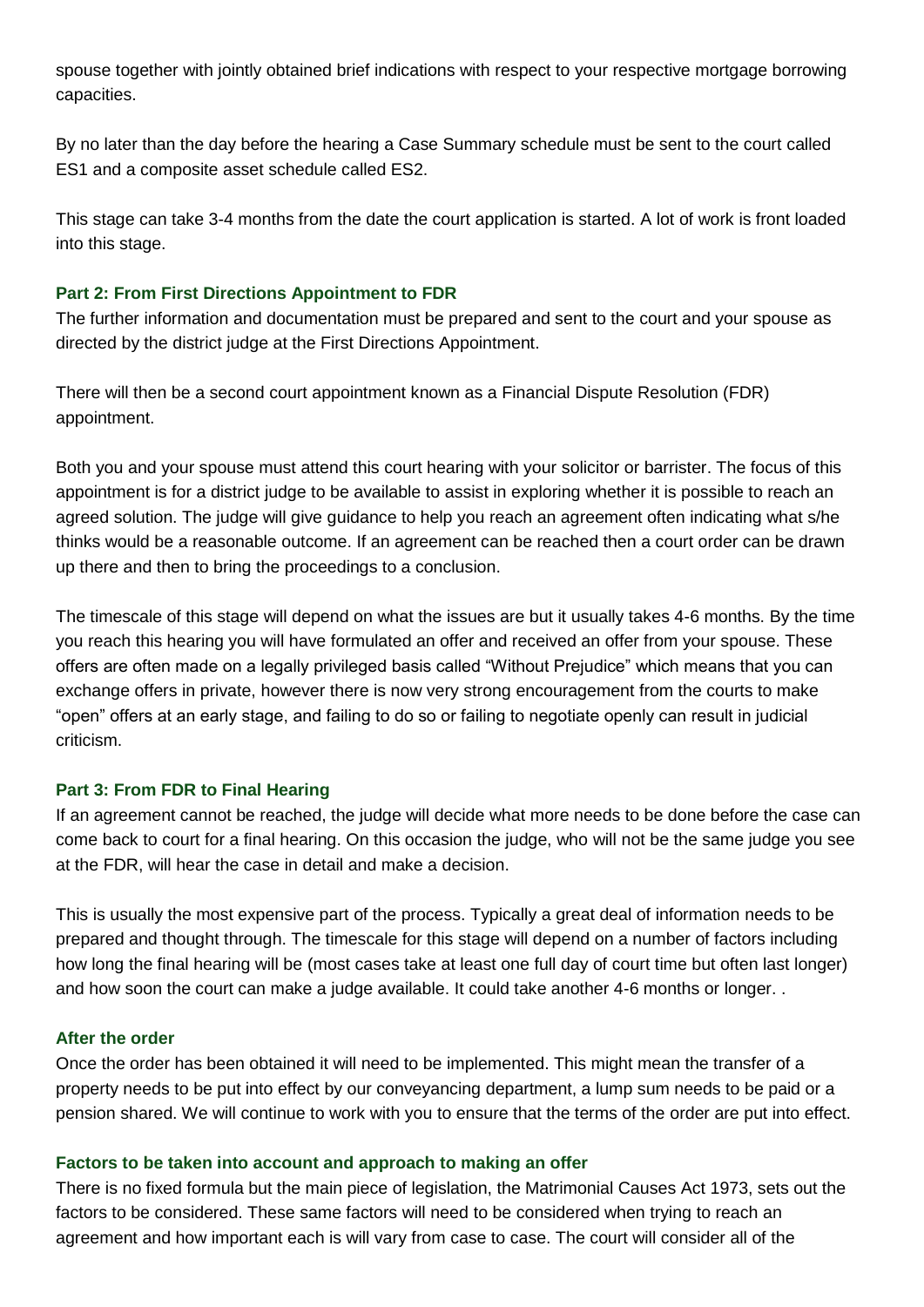circumstances, and give first consideration to the welfare of any minor children of the family who are under 18. The court will have particular regard to the following factors which are known as the Section 25 factors".

The key factors are the:

- **Income, earning capacity, property and resources of each spouse**
- Financial needs, obligations and responsibilities of each spouse now and in the foreseeable future
- Standard of living enjoyed by the family before the breakdown of the marriage
- Age of each spouse and the duration of the marriage
- Contributions made by each spouse to the welfare of the family, including looking after the home and bringing up children
- Conduct of each person but only if it is so bad it would be unfair to ignore it
- Physical or mental disability
- Any benefit lost because of the divorce (in practice this is restricted to loss of pension benefits).

The law in this area is very flexible so that courts can achieve fairness depending on the individual circumstances of each case. We can help by explaining how the court is likely to apply the law to the facts of your case.

The starting point is that there should be an equal division but there can be an unequal division if there is good reason, to the extent that a departure from equality can be justified. Every case is different. There is no hard and fast rule.

Judges tend to take a broad brush approach. The court has a wide discretion to adjust strict property rights to do what is fair.

#### **How long will it take and how much might it cost**

Each case is different so it can be difficult to estimate precisely how much our costs will be when you first instruct us or when court proceedings are started. The figures in the table below give a range of typical costs for the set stages of dealing with financial issues on divorce.

| Stage 1                | <b>Stage 2</b>          | <b>Stage 3</b>           | Stage 4                        |
|------------------------|-------------------------|--------------------------|--------------------------------|
|                        |                         |                          |                                |
| Up to the issue of     | From issue to           | From FDA to              | From                           |
| court proceedings or   | <b>First Directions</b> | <b>Financial Dispute</b> | <b>FDR</b>                     |
| agreement without      | Appointment             | <b>Resolution</b>        | to                             |
| proceedings (a         | (FDA)                   | Appointment              | Final                          |
| "consent order")       |                         | (FDR)                    | Hearing                        |
|                        |                         |                          |                                |
| At least £1,000 and    | At least £2,500 and     | At least £2,500 and      | At least £5,000 and hopefully  |
| hopefully no more      | hopefully no more       | hopefully no more        | no more than £10,000           |
| than £5,000            | than £5,000             | than £5,000              |                                |
| Typical time estimate  | Typical time estimate   | Typical time estimate    | Typical time estimate for this |
| for this stage is 6-12 | for this stage is 3-4   | for this stage is 4-6    | stage is 4-6 months            |
| months                 | months                  | months                   |                                |

For a financial settlement that does not require the issue of proceedings the costs are usually between £1,000-£5,000.

For a case where proceedings are issued, the costs will depend on the stage at which the proceedings conclude. For example, if your case concludes at FDR (stage 3) then your costs are likely to be the total